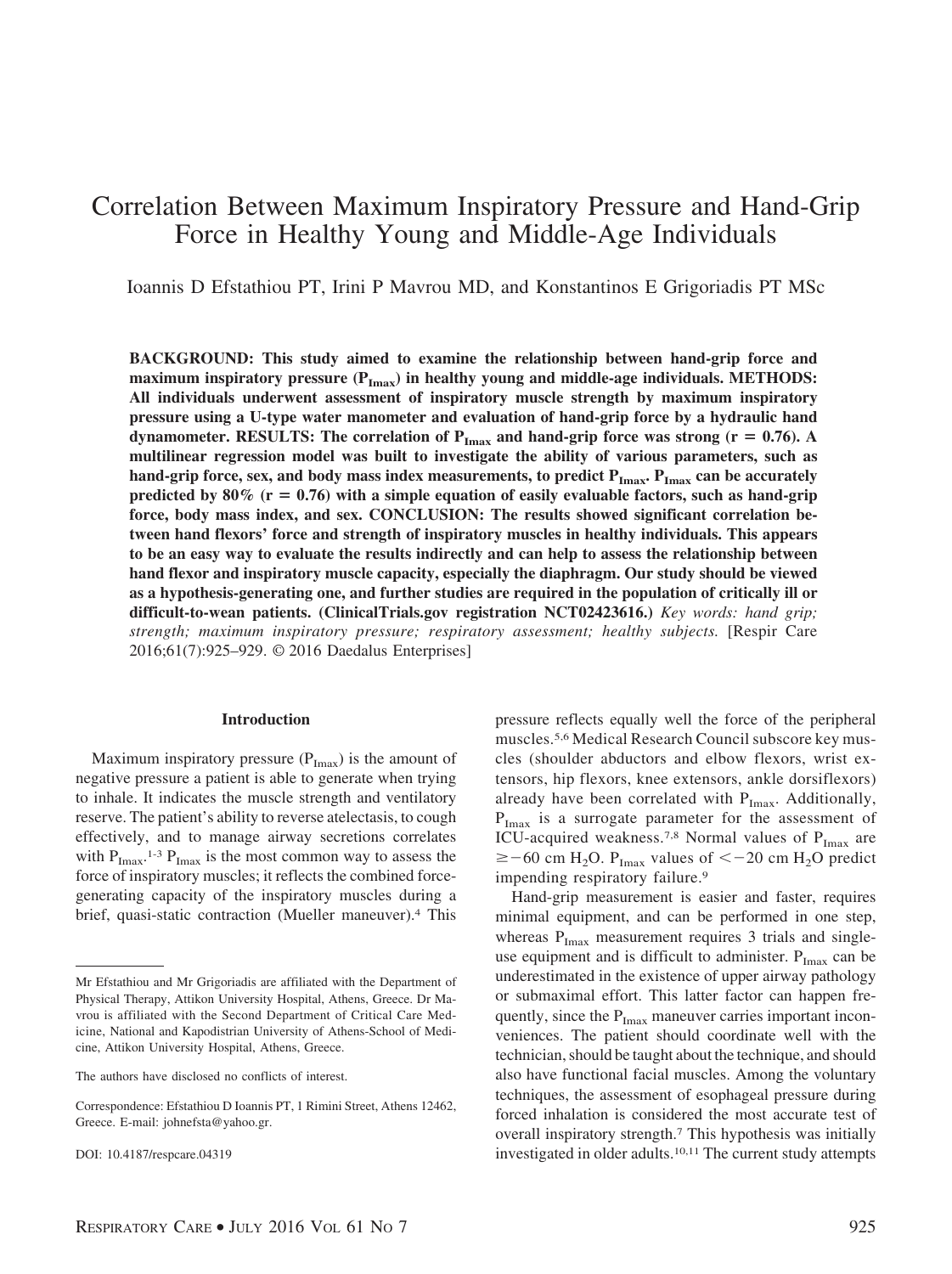to validate the previous findings in young and middle-aged individuals. It may also serve as a reference research project for future studies performed in the ICU setting.

Recent studies show that besides  $P_{\text{Imax}}$ , sniff pressure is an additional way of measuring the negative pressure of the diaphragm. In some cases, its use is preferred, but it is not always possible and does not affect all difficult situations.12,13 The aim of this study was the investigation of (1) the correlation between  $P_{Imax}$  and hand-grip force and (2) the ability of various parameters, such as hand-grip force, sex, and body mass index (BMI) measurements, to predict  $P_{\text{Imax}}$ .

# **Methods**

# **Ethics, Population**

The study was approved by the hospital's Ethics Committee (approval 03-13, February 2, 2015). Informed consent was obtained from all participants before the commencement of the study.

The study population consisted of healthy volunteers from the hospital staff of the Physical Therapy Department, the ICU, and the Cleaning Services of Attikon University Hospital. All subjects were between 20 and 65 y old. They had no prior respiratory or muscular pathology, and their  $P_{Imax}$  had not been previously measured.<sup>14</sup> Exclusion criteria were age  $\leq$ 20 y old; pregnancy; official diagnosis of lung disease, such as COPD; BMI  $kg/m<sup>2</sup>$ 40; known preexisting causes of neuromuscular weakness; and median entrapment neuropathy, such as carpaltunnel syndrome.

# **Study Design**

All subjects who fulfilled the inclusion criteria received the 2 basic tests: (1) the test of hand-grip force and (2) the test of maximum inspiratory pressure. The sequence of the tests was alternated, and the randomization of alternation was accomplished by coin flipping.

In order to measure  $P_{Imax}$ , we constructed a U-shaped manometer (Fig. 1). We took a pipe with a diameter of 1 cm, which was calibrated in cm using a measuring tape and was filled with distilled water. The structure was 2.5 m high, and the level of the water was at 1.3 m. The mouthpiece at the edge of the tube was replaced in each volunteer for hygiene reasons. The whole structure was stabilized on a long and narrow wooden surface, such as a metal trolley IV pole, in order to be portable. The measurement of  $P_{Imax}$  included 3 efforts, and the strongest was recorded. The precision for the U-shaped manometer by bibliographic evidence is  $\leq 5\%$ .<sup>15</sup>

A hydraulic gauge (Baseline Hydraulic Dynamometer 7, Medline Industries, Mundelein, Illinois) was used to

# **QUICK LOOK**

## **Current knowledge**

Functionality of the respiratory system has been correlated with maximum inspiratory pressure  $(P_{Imax})$  and with the force of peripheral muscles (Medical Research Council subscore) separately. These correlations are useful to assess ICU neuromyopathy.

## **What this paper contributes to our knowledge**

In a group of healthy subjects, the correlation between hand-flexors force (hand-grip force) and strength of inspiratory muscles  $(P_{Imax})$  was significant. This may be useful in cases where the evaluation of  $P_{Imax}$  is difficult. This study is preliminary and needs to be confirmed in ICU subjects.

measure the hand-grip force (Fig. 2). The precision by the specifications of the dynamometer from the manufacturer is  $\leq 10\%$ . The strongest effort was recorded and remained recorded until the next attempt. Each subject was in a comfortable sitting position, with the shoulders in neutral rotation and the elbow flexed at 90°. The resting time between the  $P_{\text{Imax}}$  test and hand-grip force test (or the opposite) was  $\geq$ 5 min. In every measurement, volunteers were verbally encouraged to give their best effort by the command: "Go, go, go."16

# **Statistics**

Descriptive statistics are presented as means  $\pm$  SD, medians and interquartile ranges, or percentages when appropriate. The Shapiro-Wilk test was used to determine whether the variables of interest followed a normal distribution. We estimated that 38 subjects were needed to provide a power of 90% to determine a moderate association, assuming a correlation coefficient of 0.50 ( $\alpha$  = 0.05, 2-sided). We increased the necessary sample by 20% (to 48 subjects) to account for possible subject drop-outs (unwillingness or failure to cooperate in the study).

Because maximum inspiratory pressure was normally distributed  $(P = .60)$ , whereas hand grip force was not  $(P = .01)$ , their association was evaluated by the nonparametric Spearman's correlation coefficient and the respective *P* value. Spearman's rho of  $\leq 0.20$  is considered to indicate very weak correlation, 0.21– 0.40 indicates weak correlation,  $0.41-0.60$  indicates moderate correlation, 0.61–0.80 indicates strong correlation, and  $\geq 0.81$  indicates very strong correlation. Linear regression analysis was also performed to evaluate the variables independently associated with maximum inspiratory pressure.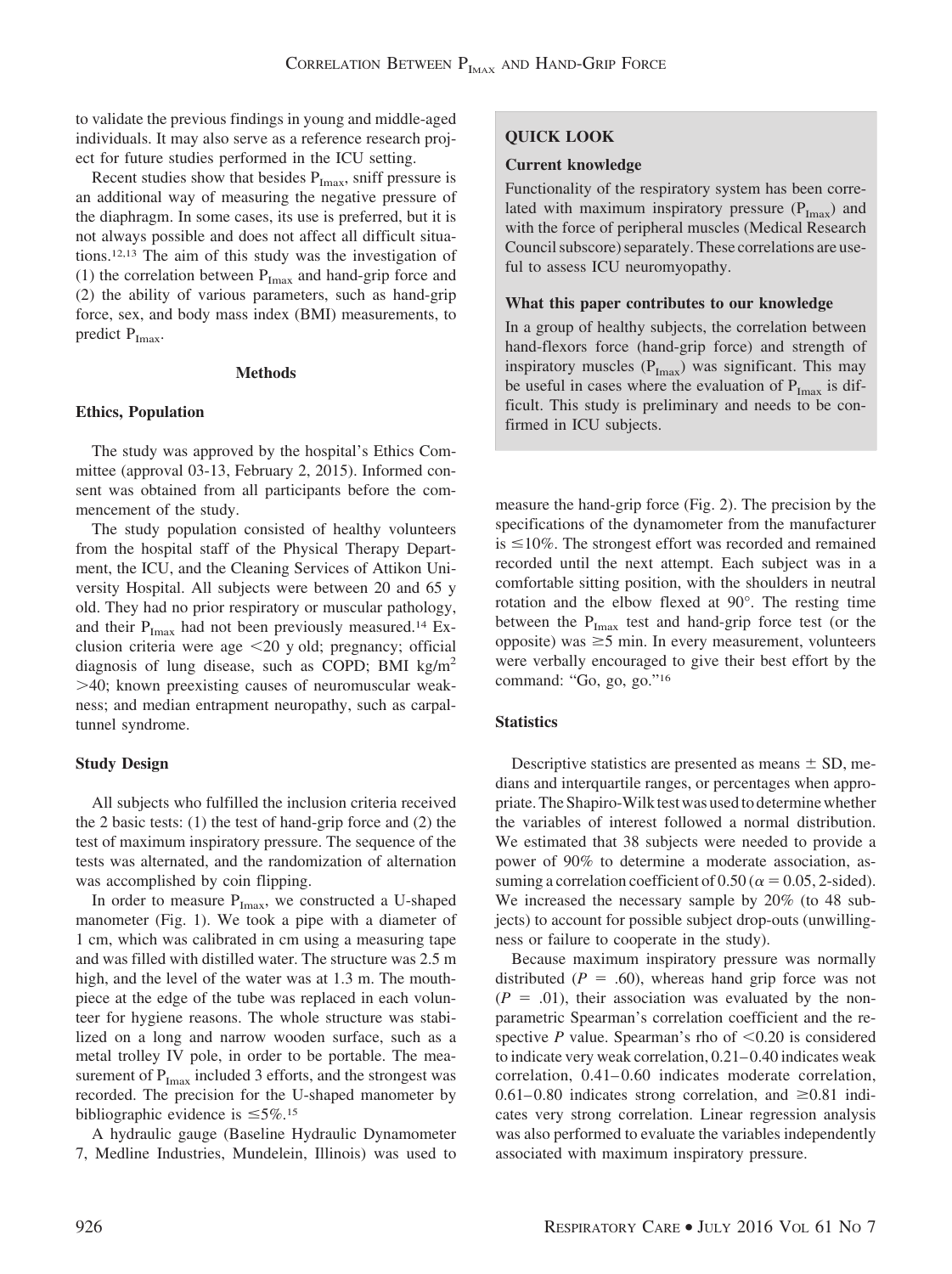

Fig. 1. Schematic depiction of the device built to measure  $P_{lmax}$ . The elevation of difference (h) is measured in  $cm H<sub>2</sub>O$ .



Fig. 2. The hydraulic gauge for hand-grip force, measurement in kg.

Covariates included in the univariable and the multivariable models were either binomial (sex, physical exercise, smoking status) or continuous variables (age, weight, height, BMI, hand-grip force). In the univariable models, a criterion of  $P \leq .10$  was used to identify candidate predictors. Then we fitted a multivariable model and used a backwards selection procedure to eliminate those variables not significant in the multivariable framework. We used a criterion of  $P \leq .05$  for determining which ones to eliminate. The beta coefficients derived from linear regression analysis are presented with 95% CIs and the respective *P* values. For hypothesis testing, a probability level of .05 was considered as statistically significant. All statistical tests were 2-sided. Stata (StataCorp, College Station, Texas) was used for all statistical analyses.

# **Results**

The characteristics of the study population are shown in Table 1. Twenty-four subjects were initially assessed with hand-grip force and 24 with  $P_{Imax}$ . The distribution of ages is shown in Table 1. Almost half of the volunteers (46%) were smokers (use of 10–30 cigarettes/d). Male smokers smoked fewer cigarettes, but the difference was not statistically significant  $(P = .62)$ .

Mean values of  $P_{Imax}$  in women were 25% lower than in men ( $P < .001$ ). The mean value of P<sub>Imax</sub> was 6% higher in smokers than in non-smokers but without a statistically significant difference ( $P = .47$ ). The volunteers who exercised (at least once per week with moderate- to maximum-intensity exercise) seemed to have a slight increase in the average  $P_{\text{Imax}}$  (7%) but also without statistical significance  $(P = .45)$ .

Several independent variables seem to correlate with  $P_{\text{Imax}}$ , such as age, sex, height, BMI, and hand-grip force. Among them, height and hand-grip force had strong correlation with  $P_{Imax}$ , whereas age, sex, and BMI had weak correlation with  $P_{Imax}$ . The details are presented in Table 2.

The multilinear regression model analysis showed that the factors associated strongly with the  $P_{\text{Imax}}$  were handgrip force, sex, and BMI with beta factors 1.032, 0.386, and 0.117, respectively. The strongest association was found with hand-grip force.

Spearman's rho correlation coefficient between handgrip force and  $P_{Imax}$  was 0.76, indicating strong correlation of parameters (Fig. 3). Thus, hand grip force, sex, and BMI had the higher power.

The healthy volunteers studied provided valuable information about  $P_{\text{Imax}}$  and hand-grip force correlation (correlation coefficient  $r = 0.76$ ). The strong correlation suggests that  $P_{\text{Imax}}$  can be predicted from hand-grip force and vice versa. The estimation can be done using the formula,  $P_{\text{Imax}} = -51.6 + 22 \times \text{sex} + 0.685 \times \text{BMI} + 2.459 \times$ hand-grip force, where  $sex = 1$  for men and 2 for women.

# **Discussion**

The findings of the study can be summarized as follows: (1) the correlation between hand-grip force and  $P_{Imax}$  seems to be strong in healthy individuals, and (2) the value of  $P_{\text{Imax}}$  can be predicted by important parameters, such as sex, BMI, and hand-grip force. Hand-grip force was shown to be a simple tool in assessing the respiratory system of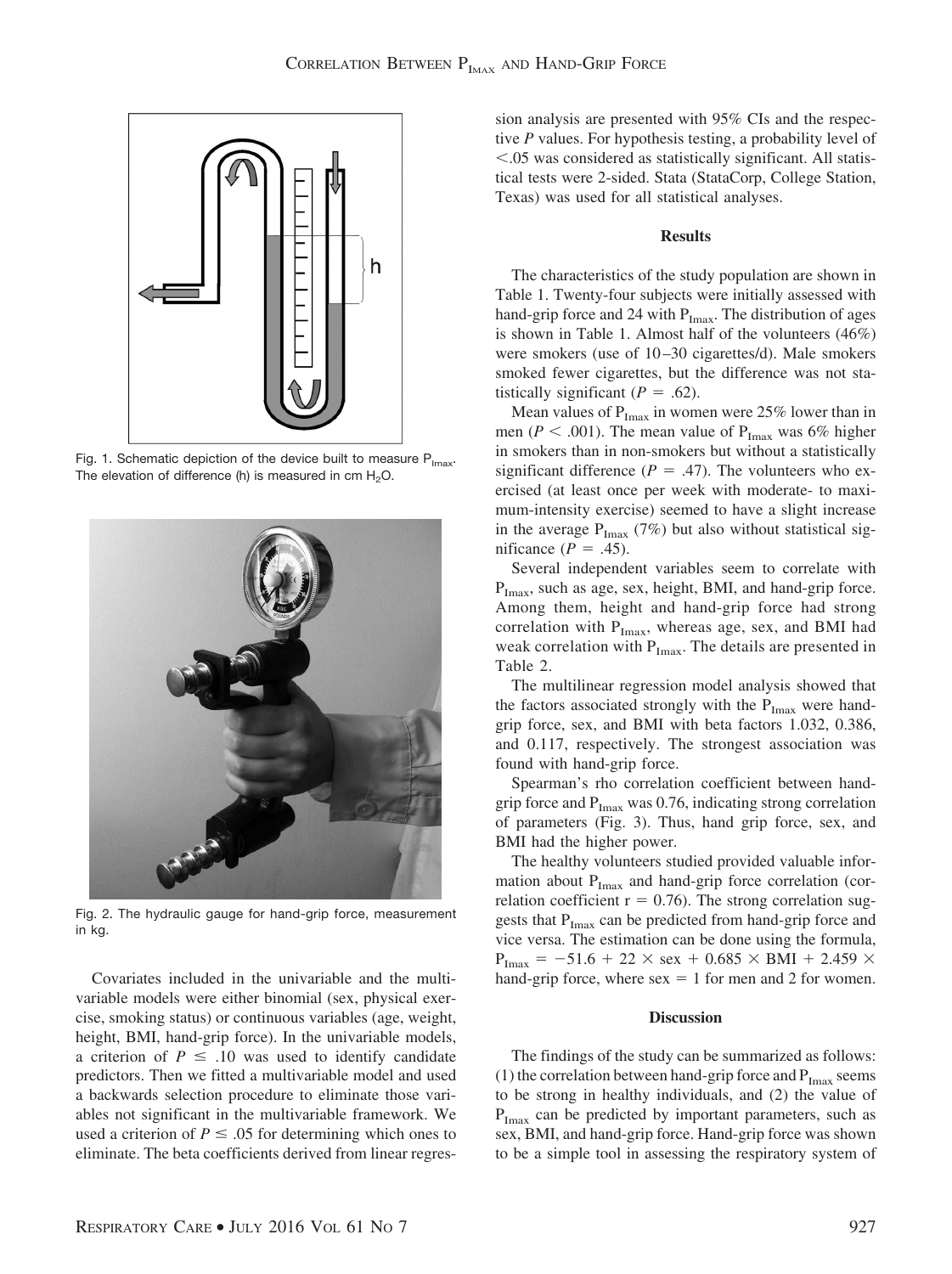#### Table 1. Characteristics of the Study Population

|                                                                     | Males $(n = 26)$                  | Females ( $n = 22$ )              | Total $(N = 48)$                  |
|---------------------------------------------------------------------|-----------------------------------|-----------------------------------|-----------------------------------|
| Age, mean $\pm$ SD; median (IQR) y                                  | $38.3 \pm 8.4$ ; 40 (34–44)       | $32.6 \pm 10.3$ ; 31 (23-40)      | $35.7 \pm 9.6$ ; 37 (25–44)       |
| Weight, mean $\pm$ SD; median (IQR) kg                              | $87.4 \pm 15.7$ ; 84 (75-95)      | $69.4 \pm 17.1$ ; 68.5 (54-80)    | $79.1 \pm 18.5$ ; 80 (67.5–92.5)  |
| Height, mean $\pm$ SD; median (IQR) cm                              | $178 \pm 6$ ; 178 (174-180)       | $166 \pm 8$ ; 166 (160-170)       | $172 \pm 9$ ; 174 (165–178)       |
| Physical exercise, $n (\%)^*$                                       | 9/26(35)                          | 5/22(23)                          | 14/48 (29)                        |
| Current smokers, $n$ (%)                                            | 11/26(42)                         | 11/22(50)                         | 22/48(46)                         |
| $P_{\text{Imax}}$ , mean $\pm$ SD; median (IQR) cm H <sub>2</sub> O | $114.8 \pm 22.7$ ; 112 (102-124)  | $86.2 \pm 27.7$ ; 86 (68-102)     | $101.7 \pm 28.7$ ; 102 (84-120)   |
| HGF, mean $\pm$ SD; median (IQR) kg                                 | $51.0 \pm 7.2$ ; 51.5 (46-58)     | $31.2 \pm 6.4$ ; $31.25(26-34)$   | $41.9 \pm 12.1$ ; 41 (32–52.5)    |
| BMI, mean $\pm$ SD; median (IQR) kg/m <sup>2</sup>                  | $27.7 \pm 4.4$ ; 25.8 (25.0–30.4) | $24.9 \pm 5.2$ ; 25.3 (20.7–29.5) | $26.4 \pm 4.9$ ; 25.5 (23.0–29.8) |
|                                                                     |                                   |                                   |                                   |

\* Physical exercise is presented as a binomial variable (subjects who exercised at least once per week with moderate- to maximum-intensity exercise vs all others).

 $IOR = interquartile range$ 

 $P_{\text{Imax}} =$  maximum inspiratory pressure

 $HGF =$  hand-grip force

 $BMI = body$  mass index

Table 2. Parameters Associated With Maximum Inspiratory Pressure: Linear Regression Analysis Results

| Variables            | Univariable Analysis |                    |         | Multivariable Analysis |                     |           |
|----------------------|----------------------|--------------------|---------|------------------------|---------------------|-----------|
|                      | Coef.                | 95% CI             | P       | Coef.                  | 95% CI              | P         |
| Age, y               | 0.55                 | $-0.31$ to $+1.42$ | .21     | <b>NA</b>              | <b>NA</b>           | <b>NA</b> |
| Weight, kg           | 0.94                 | $0.57 - 1.30$      | < 0.001 | <b>NA</b>              | <b>NA</b>           | <b>NA</b> |
| Height, cm           | 206                  | $132 - 279$        | < 0.001 | <b>NA</b>              | <b>NA</b>           | NA.       |
| Physical exercise*   | 6.9                  | $-11.5$ to $+25.4$ | .45     | <b>NA</b>              | <b>NA</b>           | NA.       |
| Current smoking      | 0.78                 | $-16.1$ to $+17.7$ | .93     | <b>NA</b>              | <b>NA</b>           | <b>NA</b> |
| <b>Sex</b>           | 28.6                 | 13.9–43.2          | < 0.001 | $-23.0$                | $-41.6$ to $-4.4$ ) | .017      |
| HGF, kg              | 1.81                 | $1.35 - 2.27$      | < 0.001 | 2.60                   | $1.83 - 3.38$       | < 0.001   |
| BMI, $\text{kg/m}^2$ | 2.43                 | $0.85 - 4.01$      | .003    | <b>NA</b>              | <b>NA</b>           | NA.       |

In the univariable analyses, weight, height, sex, hand-grip force, and body mass index were statistically significantly positively associated with the maximum inspiratory pressure. In the multivariable model, only sex and hand-grip force were independently associated with the maximum inspiratory pressure. The  $R^2$  statistic of the model was  $\sim$  63%, meaning that the model fits our data well and that hand-grip force and sex explain 63% of the response variable (maximum inspiratory pressure) variation.

\* Physical exercise is analyzed as a binomial variable (ie, subjects who exercised at least once per week with moderate- to maximum-intensity exercise vs all others).

 $Coef. = beta coefficient$ 

 $NA = not applicable$ 

 $HGF =$  hand-grip force

 $BMI = body$  mass index



the study population as well as useful in predicting  $P_{Imax}$ . The above prediction was based on the strong correlation between hand-grip force and  $P_{\text{Imax}}$ . Sex and BMI have a special role in this correlation, and this leads to a high probability that the musculature affects the functionality of the respiratory system. The association between the function of the peripheral muscle groups and respiratory muscles was introduced by previous studies showing that hand-grip force and quadricep function, $17$ as well as peripheral muscles and diaphragm function,5 correlate strongly (r values of 0.75 and 0.68, respectively).

It is noted that one study concluded that the hand-grip force can be used to evaluate the progress of COPD in elderly subjects,18 whereas 2 other studies described the Fig. 3. Correlation of hand-grip force (kg) and  $P_{\text{max}}$  (cm H<sub>2</sub>O). hand-grip force as a valuable, functional prognostic indi